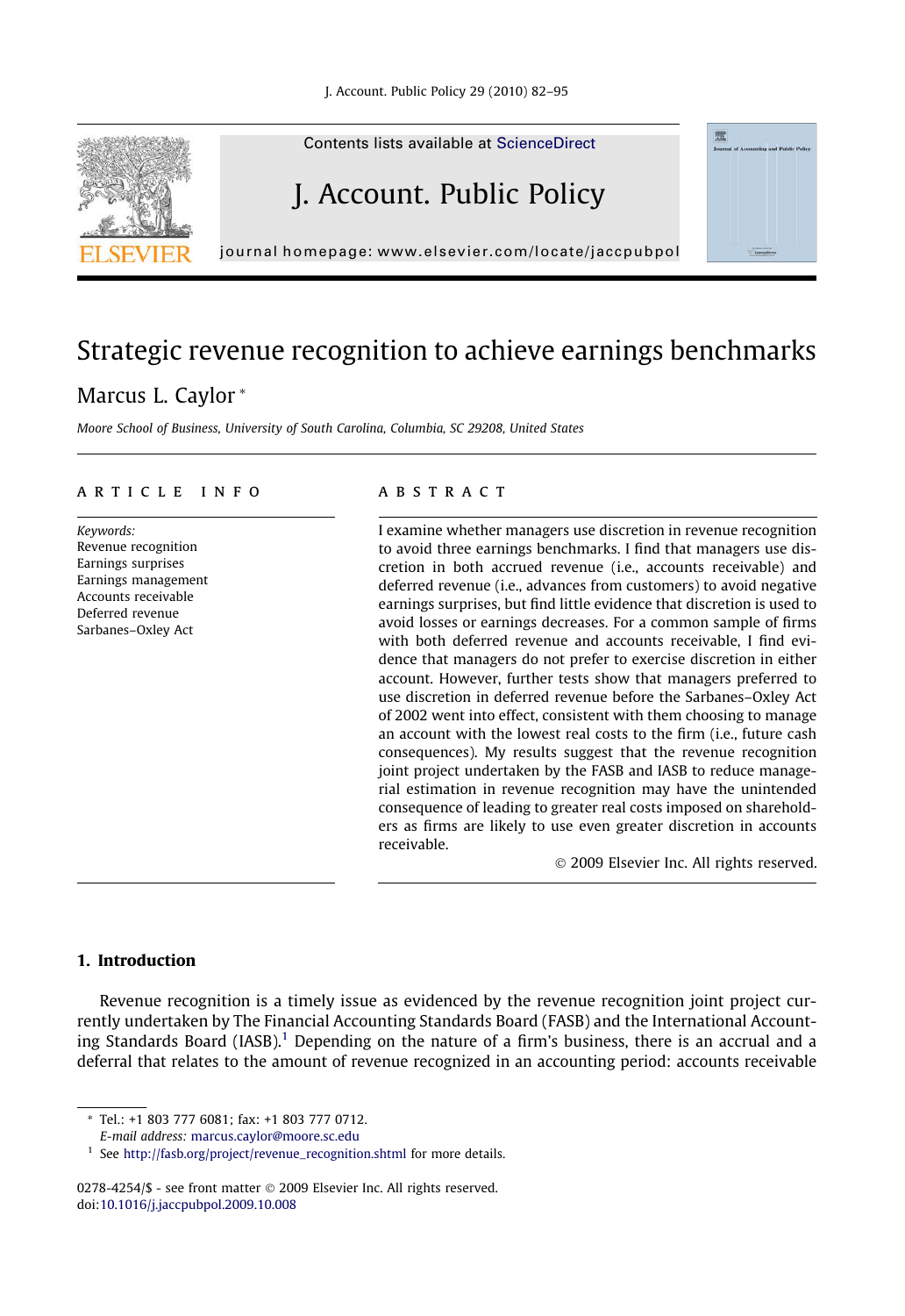and deferred revenue, respectively.<sup>2</sup> I examine both accounts to see if discretion in revenue recognition is used to achieve three earnings benchmarks common in the literature: avoidance of losses, avoidance of earnings decreases, and avoidance of negative earnings surprises. Accrued revenue (i.e., accounts receivable) and deferred revenue (i.e., advances from customers) present a unique opportunity to examine how managers choose between two different types of earnings management. I test whether firms with both accounts available to them exhibit a preference for discretion in the accrual or deferral account.

I provide an intuitive explanation for why discretion in the deferral (i.e., deferred revenue) would be preferred. First, gross accounts receivable is managed primarily through real business activities, such as easing credit policies. Management of deferred revenue, on the other hand, represents a situation where cash has already been received. Thus, management of deferred revenue relates to manipulation of accounting estimates. Managing gross accounts receivable is more costly to firms as it relates to accelerating sales where cash has not yet been collected. Thus, it has future cash consequences whereas deferred revenue does not.

I construct a model for the normal change in short-term deferred revenue to determine abnormal changes in short-term deferred revenue.<sup>3</sup> I derive a similar model for the normal change in gross accounts receivable to determine abnormal changes in gross accounts receivable. I use gross accounts receivable in lieu of net accounts receivable because abnormal changes in net accounts receivable could reflect changes in the allowance for bad debt and I am solely interested in discretion in revenue recognition (i.e., the revenue account).<sup>4</sup> I estimate pre-managed earnings by removing the discretionary component related to the account in question [\(Dhaliwal et al., 2004; Frank and Rego, 2006\)](#page--1-0), and then test whether abnormal changes in each of these revenue accounts are greater than expected for firms with pre-managed earnings that just miss an earnings benchmark. Next, I examine firms with both accounts to see if managers prefer one account as a means for discretion in revenue recognition.

My results indicate that both deferred revenue and accounts receivable are managed in an attempt to avoid negative earnings surprises. I find little evidence that either are managed to avoid losses or earnings decreases. In addition, I provide evidence that firms preferred to exercise discretion in deferred revenue relative to accounts receivable to avoid negative earnings surprises but that the Sarbanes–Oxley Act of 2002 mitigated this preference.

My study makes several contributions to the literature. First, I provide the first descriptive evidence on deferred revenue, showing that many high technology industries have it on their balance sheets. Second, I provide the first comprehensive analysis of revenue manipulation in relation to all three earnings benchmarks and show that discretion is used to avoid negative earnings surprises but find little evidence for the other two benchmarks. My results provide empirical support for the comprehensive revenue recognition project undertaken by the FASB and the IASB. My results suggest that the current earnings process model for revenue recognition is subject to managerial discretion. Third, my study is the first to examine a common sample of firms with revenue deferrals and accruals used to increase revenue and see whether managers exhibit a preference regarding management of these accounts. I provide evidence that deferred revenue is the preferred earnings management account prior to the Sarbanes–Oxley Act of 2002, indicating managers prefer to minimize real costs to the firm. My results suggest that no such preference exists following the Sarbanes–Oxley Act of 2002. My finding of no preference following the Sarbanes–Oxley Act of 2002 suggests that if the FASB and IASB's proposed asset and liability model for revenue recognition is successful in reducing discretion in deferred revenue, it could lead to significantly more discretionary revenue recognition through gross accounts

 $2$  Deferred revenue goes by several other names including advances from customers, unearned revenue and revenue received in advance. Surprisingly, little research has examined the deferred revenue account. The only study that directly examines this account is [Bauman \(2005\)](#page--1-0). Using a sample of 20 firms from the publishing industry, he provides evidence that stock prices treat unearned revenue as an economic asset and that this is due to its underlying liability characteristics.

<sup>3</sup> I use the short-term deferred revenue component and ignore the long-term component because the long-term component of deferred revenue does not reflect revenue that should have been recognized during the current period.

<sup>&</sup>lt;sup>4</sup> The manipulation of the allowance for doubtful accounts involves the manipulation of accounting estimates related to receivables that will not be collected and should not be related to discretion in revenue recognition through gross accounts receivable. I include the change in the allowance for doubtful accounts in a sensitivity analyses and find that the results are qualitatively unchanged.